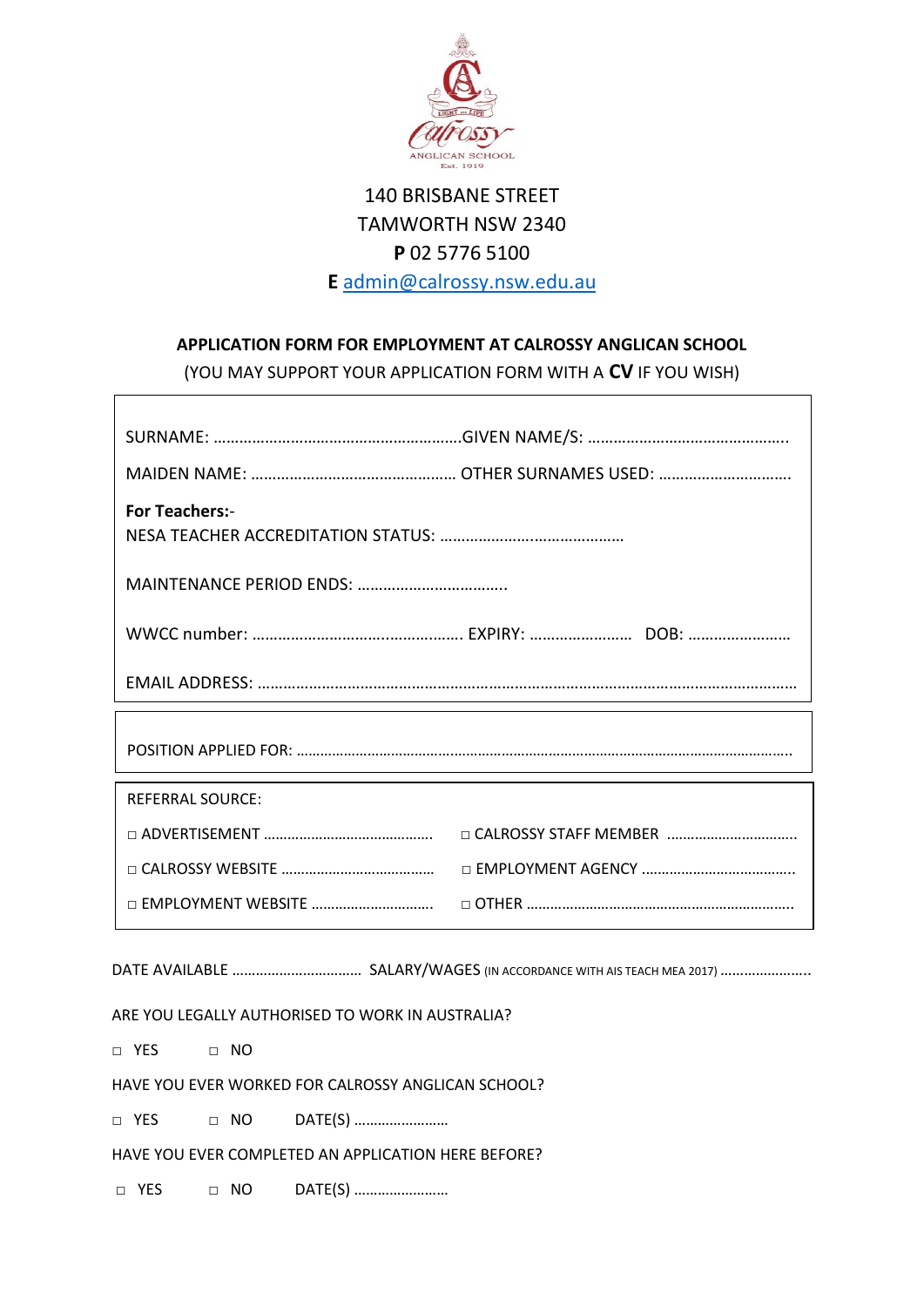| DO YOU HAVE A CURRENT DRIVER'S LICENCE? $\Box$ YES $\Box$ NO |                                                 |
|--------------------------------------------------------------|-------------------------------------------------|
| ARE YOU CURRENTLY EMPLOYED?                                  | $\Box$ YES $\Box$ NO                            |
| MAY WE CONTACT YOUR PRESENT EMPLOYER $\Box$ YES $\Box$ NO    |                                                 |
| ARE YOU AVAILABLE TO WORK                                    | $\Box$ Full time $\Box$ part time $\Box$ casual |

PRESENT OR LAST EMPLOYER HOWEVER IF YOU ARE CURRENTLY UNEMPLOYED PLEASE STATE THE DATE FROM WHICH YOU CEASED TO BE EMPLOYED.

| <b>EMPLOYER</b>                       | <b>ADDRESS</b> |                           |  |
|---------------------------------------|----------------|---------------------------|--|
| <b>POSITION TITLE</b>                 | <b>SALARY</b>  | <b>REASON FOR LEAVING</b> |  |
| <b>DETAILS OF PREVIOUS EMPLOYER/S</b> |                |                           |  |
| YEAR/S                                | POSITION HELD  |                           |  |
|                                       |                |                           |  |
|                                       |                |                           |  |
|                                       |                |                           |  |

**DETAILS OF ACADEMIC QUALIFICATIONS** (DEGREES, DIPLOMAS, CERTIFICATES OR OTHER PROFESSIONAL QUALIFICATIONS). PLEASE LIST IN CHRONOLOGICAL ORDER.

| <b>QUALIFICATION</b> | <b>INSTITUTION FROM</b> | <b>LENGTH OF COURSE</b> | <b>YEAR OF</b>    |
|----------------------|-------------------------|-------------------------|-------------------|
|                      | <b>WHICH OBTAINED</b>   |                         | <b>COMPLETION</b> |
|                      |                         |                         |                   |
|                      |                         |                         |                   |
|                      |                         |                         |                   |
|                      |                         |                         |                   |
|                      |                         |                         |                   |
|                      |                         |                         |                   |

STUDIES IN PROGRESS (LIST ANY COURSES CURRENTLY BEING UNDERTAKEN OR PARTIALLY COMPLETED)

| <b>SUBJECT &amp;</b><br><b>QUALIFICATIONS</b><br><b>SOUGHT</b> | <b>INSTITUTION FROM</b><br><b>WHICH OBTAINED</b> | <b>LENGTH OF COURSE</b> | <b>EXPECTED YEAR OF</b><br><b>COMPLETION</b> |
|----------------------------------------------------------------|--------------------------------------------------|-------------------------|----------------------------------------------|
|                                                                |                                                  |                         |                                              |
|                                                                |                                                  |                         |                                              |
|                                                                |                                                  |                         |                                              |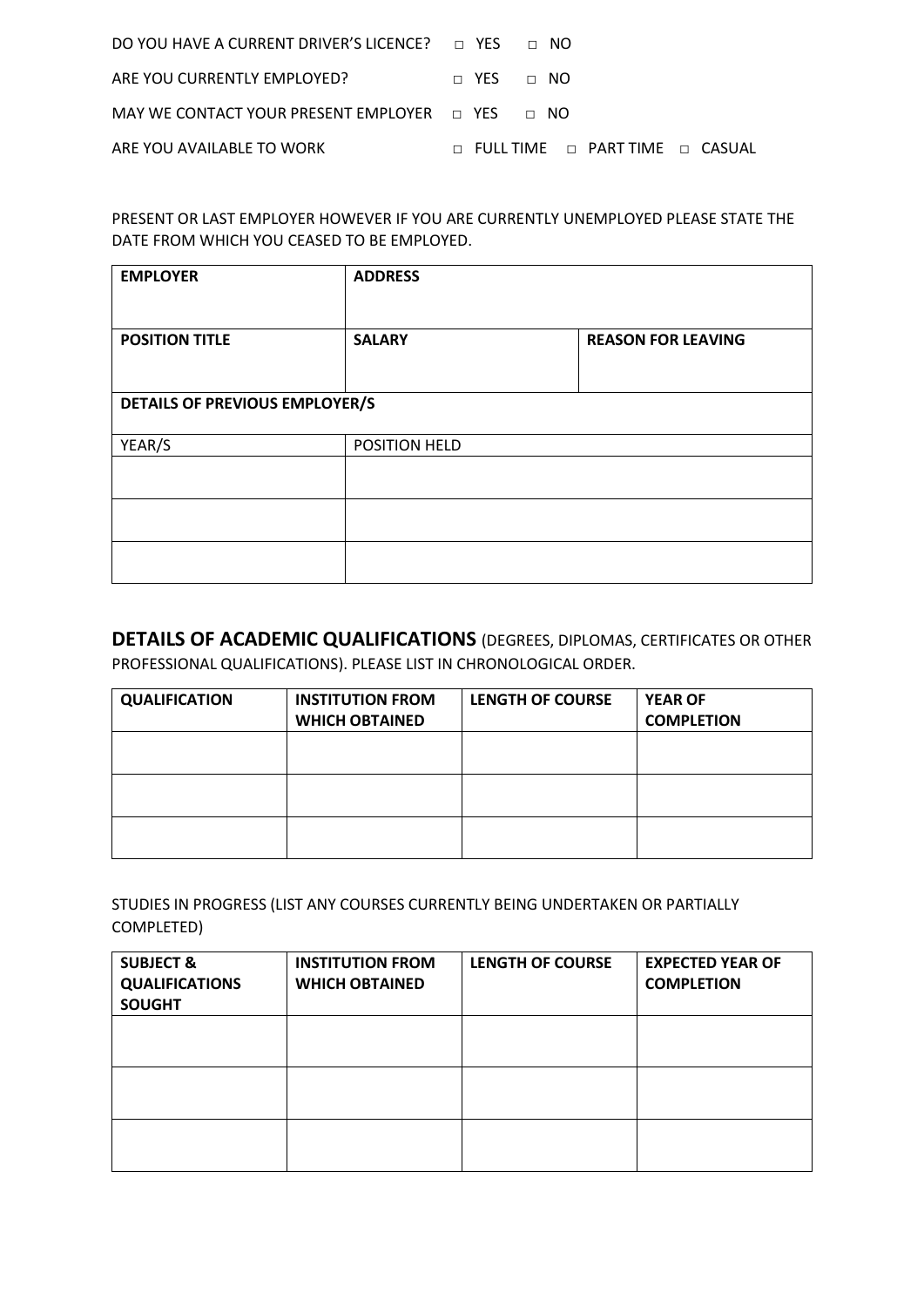CURRENT MEMBERSHIP OF PROFESSIONAL BODIES OR INSTITUTIONS

PROFESSIONAL REFERENCES (NOT RELATIVES) PLEASE NOTE THAT WE SHALL AUTOMATICALLY SEEK REFERENCES FROM YOUR EMPLOYERS FOR AT LEAST THE LAST 10 YEARS. HOWEVER, WE WILL NOT CONTACT A CURRENT EMPLOYER PRIOR TO INTERVIEW UNLESS YOU GIVE US PERMISSION TO DO SO.

| <b>NAME</b>      | <b>NAME</b>      |
|------------------|------------------|
| <b>POSITION</b>  | <b>POSITION</b>  |
|                  |                  |
| <b>ADDRESS</b>   | <b>ADDRESS</b>   |
|                  |                  |
|                  |                  |
| <b>TELEPHONE</b> | <b>TELEPHONE</b> |
| <b>EMAIL</b>     | <b>EMAIL</b>     |
|                  |                  |

CHURCH INVOLVEMENT (PLEASE INDICATE WHETHER YOU ATTEND A LOCAL CHURCH OF ANY DENOMINATION AND PROVIDE DETAILS OF ANY PARTICULAR INVOLVEMENT OR CHURCH ACTIVITY WITH WHICH YOU ARE ASSOCIATED):

## LEISURE

PLEASE NOTE HERE YOUR LEISURE INTERESTS, SPORTS AND HOBBIES, OTHER PASTIMES AND WHAT YOU CAN OFFER IN RESPECT OF ACTIVE SUPPORT FOR CO-CURRICULAR ACTIVITIES.